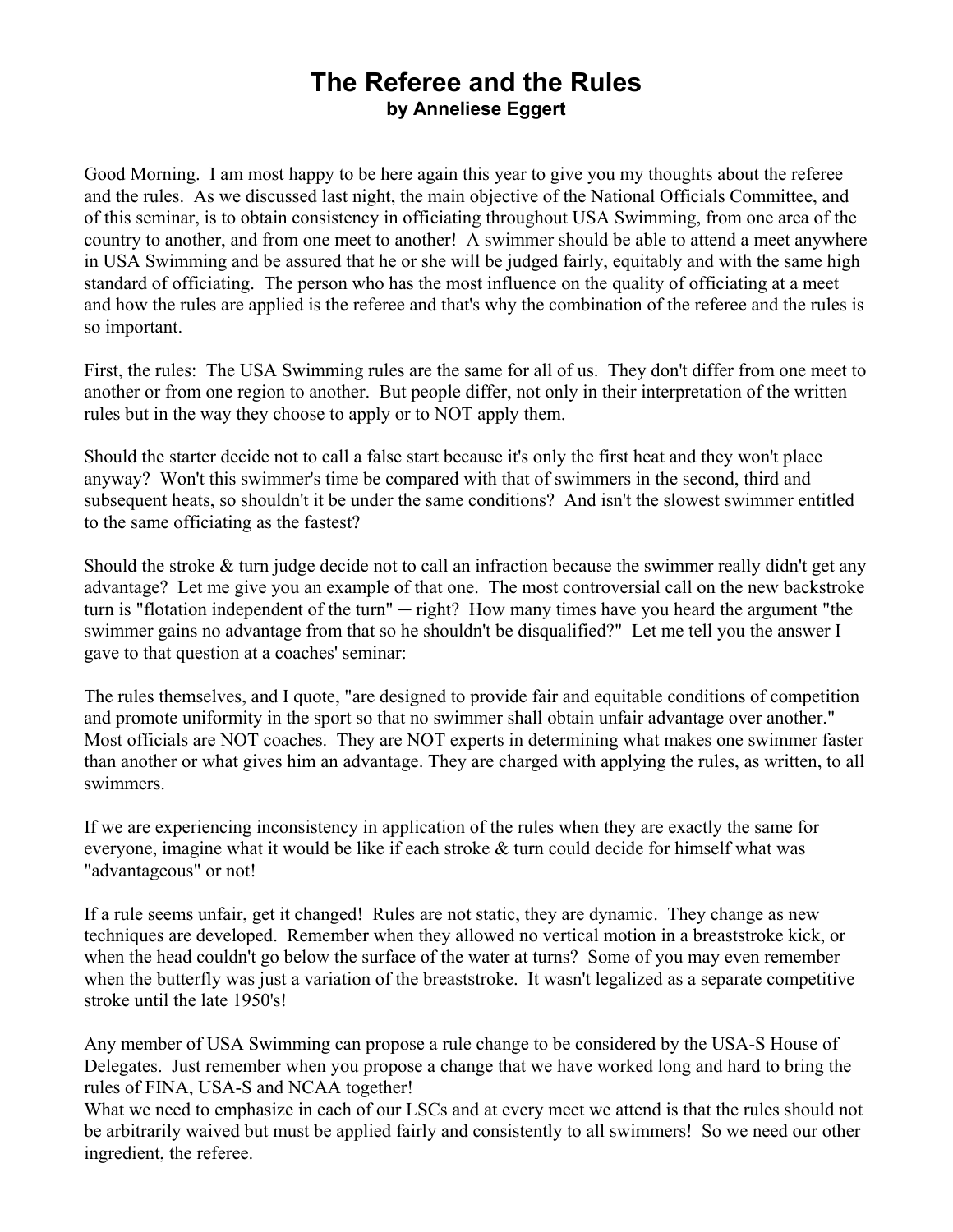USA Swimming Rule 102.13.1 says the referee

PShall have full authority over all officials and shall assign and instruct them; shall enforce all applicable rules and shall decide all questions relating to the actual conduct of the meet, the final settlement of which is not otherwise assigned by said rules...."

Our rules give the referee a lot of authority and with that authority he can have a great impact on the consistency and the quality of officiating at a meet. He makes sure the rules are applied equitably and fairly, he sets the standard for officiating and greatly influences the atmosphere of the meet. Not only does he need a great deal of knowledge and experience to fulfill his duties but, as the highest ranking official, he (or she) needs the right attitude in order to run a meet successfully! One of the best quotes I've read was by Peter Drucker in Fortune Magazine:

"Rank does not confer privilege or give power. It imposes responsibility."

Certainly that statement holds true for every referee. To put it simply, a swim meet reflects the "professionalism" of its referee, his knowledge, experience, preparation, leadership, his willingness to accept responsibility and his ability to make everyone work together as a team.

I figure a referee can either be a chicken or a duck. The referee who tries to do everything himself ends up looking like a chicken without a head and gets everyone else nervous and on edge in the process. Not an atmosphere conducive to good competition. The "duck type" on the other hand looks calm and confident on top, even though he may be paddling like mad underneath. His effort is a constructive one assigning, instructing and making sure everyone is doing their job well. The goal of every meet referee is to make himself obsolete, to get things running so smoothly that all he has to do is blow the whistle!

How do you do that? First, know the rules, all of them, the USA Swimming rules, your LSC rules and any special rules incorporated in your meet information sheet. Don't just learn the blue pages of the USA-S rules. The white pages (particularly Section 2) have a lot of rules that apply to swim meet administration. For instance, if your LSC does not have an adopted scratch rule, try using the scratch procedure for National Championships contained in Section 207.7.9.

Do you have pools in your LSC located at altitudes of 3,000 feet or more? Are they aware of the Altitude Time Adjustments shown in Section 207.11.5?

What about the four-hour rule in Section 205.3.1 F? Does it apply to your meet? If it does, how are you going to handle it (fairly and equitably) if your meet is too long? You'd better spell out the conditions in your meet sheet!

Any special things that may become controversial should he covered in your meet sheet. Which is why I always suggest that you:

- (1) select your meet referee well ahead of time, and
- (2) let him read your meet information *before* its submitted for sanction.

You'd be surprised how many problems you can *prevent* by that one step.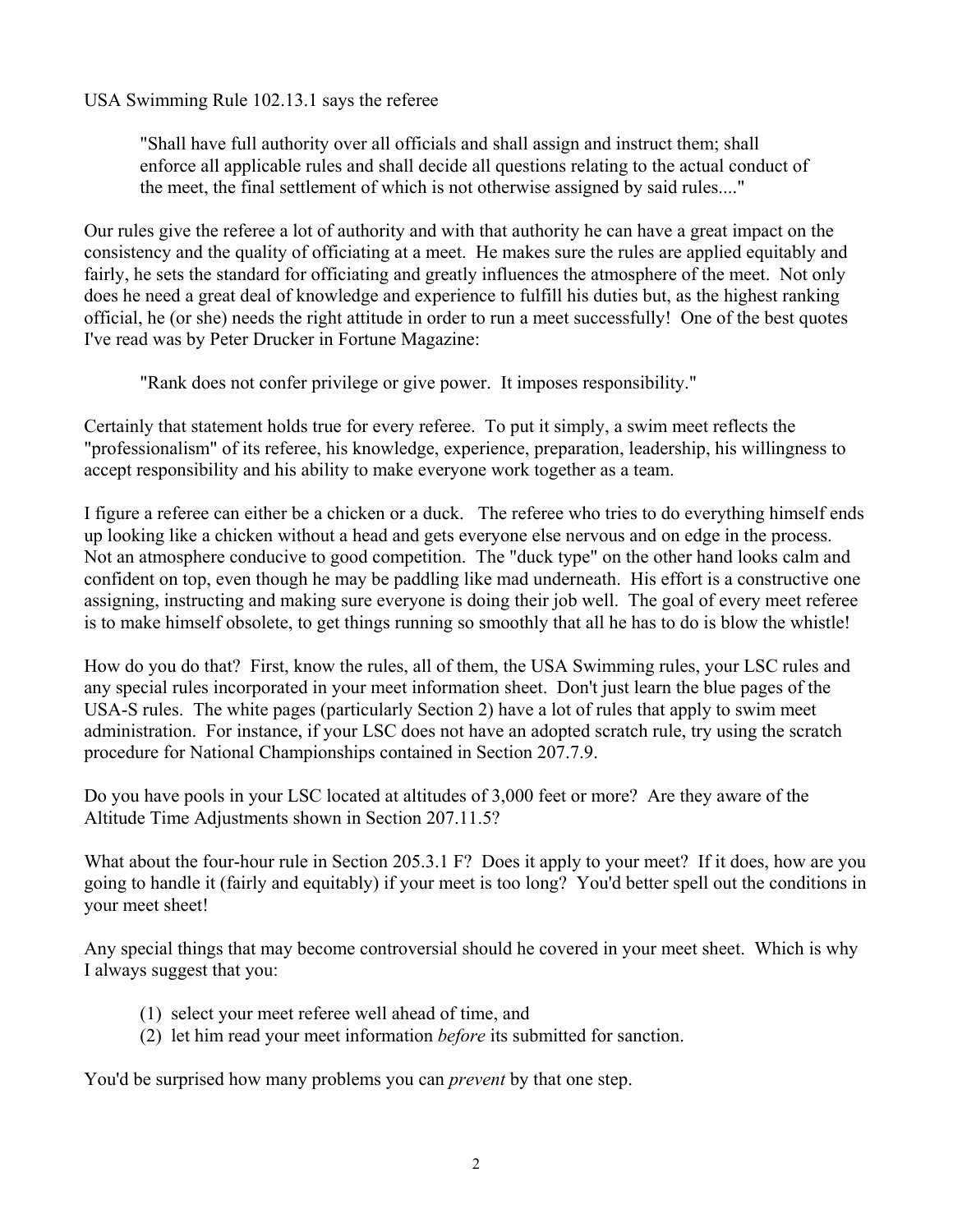Once you know the rules, then what? Well, a referee is just like a swimmer. A swimmer can read about how to do the strokes in a book, but he's certainly not going to be very good until he actually gets in the water and works at it! So next, our referee should be experienced.

He should be familiar enough with swim meet procedures to be able to prevent problems from happening and to be able to fix whatever does go wrong. Today's referee needs more knowledge and experience than ever before.

Many of you have heard me describe the simplicity of swim meets when I first started officiating about 28 years ago. We had three dial watches on each lane (remember the old 30-second or 10-second watches?). That was the timing system! We had three balls  $-$  blue, red and white. That was our judging and awards system! A blue ball was thrown in the lane of the swimmer who touched first, a red in the second place swimmer's lane, and a white in the third place lane. Then someone followed behind and handed the swimmer a matching color ribbon. Now that's a simple awards system, no middle man!

Compare that with the touchpads, scoreboards, push buttons, strobe lights and computers that are commonplace at most meets today and you'll also realize how much more complicated the job of the referee has become. Just remember that, in addition to familiarizing himself with all our modern swim meet gadgets, the referee must also stay "brushed up" on the basics and I do mean basics!

Let me tell you about an Officials Clinic and Novice Meet that Walt and I refereed the beginning of last year. During the clinic, we included sessions on manual deck-seeding of a meet, how to determine an official time from three watches, how to do "across-the-board" or, as some of you call it, "sweep judging," and how to use the ballot system to determine final placing when there were discrepancies. Several people commented, "Oh, we'll never use that stuff. Our meet is computerized and we have automatic timing equipment!"

Well, of course you know what happened. The automatic timing equipment failed to arrive so we passed out three watches and assigned a couple of place judges. The computer, thank goodness, was up and running and we were about 5 minutes out from deck seeding the first events.

At this point, the only computer operator familiar with the program found out he was expected to enter the swimmers from individual cards, not consolidated entry forms. His comment was "I'm not doing a meet that way" and he walked out! We had a quick refresher on manual entry and seeding and the meet actually started on time! Even the ballot system proved to be a simple affair after a few basic procedures were installed and, at the end of the day, everyone agreed that swim meets can run smoothly without machines! So, as the referee, be aware of those old-fashioned basic procedures. You may be the only one around who knows them when everything goes wrong!

Another step before you actually referee a meet, know every other job on the deck! How can you instruct other officials and help them solve problems if you don't know what they are doing? Another local meet last year, deck-seeded, but we still ended up with empty lanes because the clerk of the course kept missing "non checked-in" swimmers on the check-in sheet! Having worked the position quite often, I could suggest some procedures that would prevent those errors and, sure enough, the problem disappeared.

But, let's assume you're a full-fledged certified, carded, knowledgeable and experienced referee. What would you do in preparation for your meet? We have often emphasized the referee's role in preparing for a swim meet and I don't mean washing your whites, sewing your patches on and polishing your whistle! I do mean the referee's coordination with the meet director, the need to become familiar with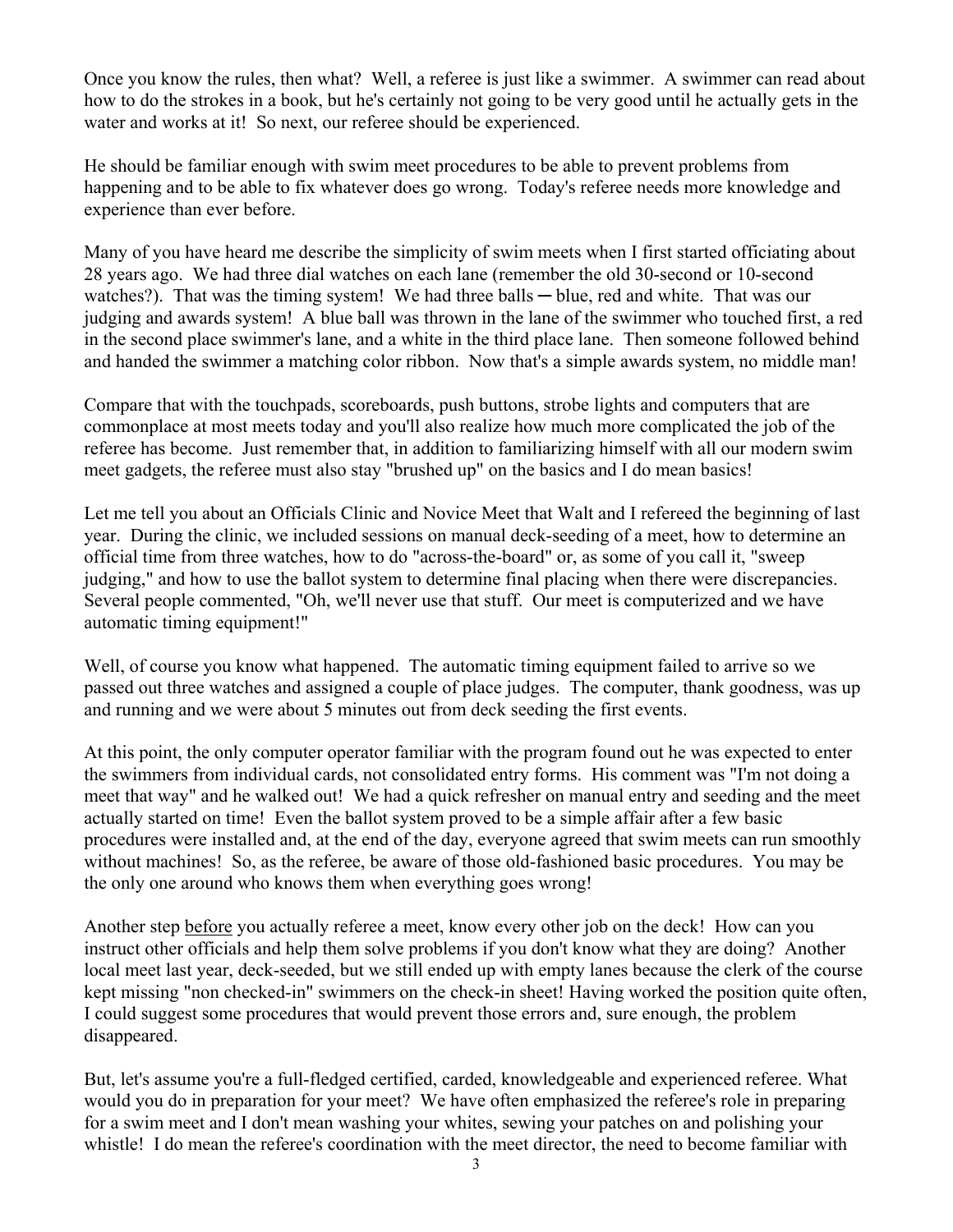the conditions and restrictions of the pool, the need to make sure entries are being processed properly, etc. Those items are included in a sample "Referee's Reminder" list which has since been incorporated in your "Officiating Swimming" Handbook. By the way, I'd like you to add a couple of items to that checklist. Under "Facility", don't forget to check the water depth at the start end (or ends) and to make sure the blocks are the correct height for that depth. I won't spend anymore time now going over the other items in the checklist but I do want to emphasize that they are all important!

One of the most important is to make sure, before the meet, you are going to have enough officials. Swimmers are much more likely to be judged fairly when there is a full complement of officials on the deck rather than too few. Mistakes are more likely to happen when a turn judge is trying to watch 4 lanes turn at the same time and just catches a glimpse of something out of the corner of his eye. With too many lanes to watch, it's easy to miss the quick slip touch on the breast or fly and be convinced it was a one-hand touch. Remember our goal of consistency. If you really want to see a coach come unglued, see what happens when his swimmer is disqualified for something and the swimmer in the very next lane, who did the same thing, isn't! I've known clubs with very few officials who have no trouble getting enough people for their meets because they work at the other clubs' meets and those officials feel obligated to return the favor. If it's a very large meet, you might even consider recruiting a second referee to help out on the deck when you're busy.

Which brings up another subject. I'm often asked about the differences between a meet referee, an administrative referee and a deck referee.

In your packet today, you have an "organizational chart" (to be published in the July issue of "Splash!") of a swim meet that uses all of them so, just briefly, let me describe what they do.

The administrative referee oversees all of the "paperwork" procedures and problems at the meet, including the registration, entries, check-in and seeding, timing adjustments, results and preparation of finals sheets.

The deck referee handles the competition itself. All or a portion of the "on-deck" responsibilities. This is the most visible part of a referee's job and the only one most people are aware of. Both the administrative referee and deck referee are "assistant referees."

The meet referee is the head referee who oversees the total meet, coordinates all its various parts, and personally handles all of the out-of-the-ordinary problems that arise. One thing to keep in mind, even if you have the luxury of one or more referees to help you, there must be only one meet referee who has the final word on any decision and who bears the ultimate responsibility for the meet, including the actions of the assistant referees and other officials!

Most of you are probably thinking you're lucky to get one referee for a meet so let's get on with the job from that viewpoint:

You've performed all the items on your "pre-meet" check list, it's the day of the meet and you get to the pool at least an hour before the scheduled starting time. First, check the facility and equipment, those are the things it takes the longest to fix.

The most common problem I've encountered lately is that they forgot to mark the lane lines at the 15-meter mark (49'2-1/2" from each end wall) in accordance with rule book section 103.13.2. Just a mark on the side of the pool is no longer sufficient. The lane line must be marked around the entire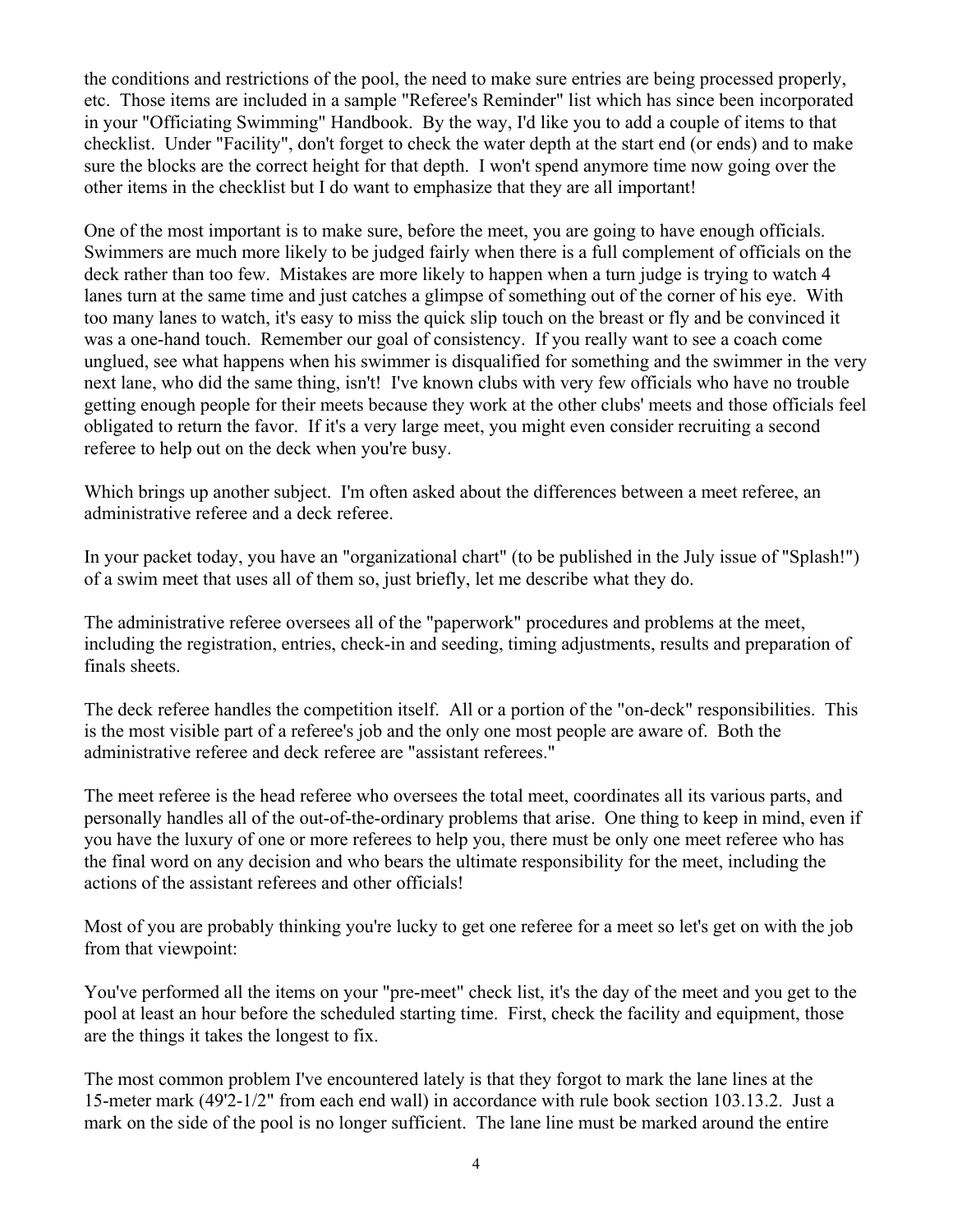circumference of the float(s). Hopefully, your meet director remembered you told him to do that but if not, you'd better send somebody out for some bright colored tape immediately.

The other thing to watch for is blocks numbered in the wrong direction, i.e. right to left facing the course, not left to right as in many high school pools. Some of you may remember the true story I related last year when wrong numbering of the blocks created confusion between lanes 4 and 5. The starter and referee called a false start on the swimmer in lane 4. The referee (fairly new to the confusion of a very large meet), walked along the deck and told the swimmer behind the block *numbered* 4 that he was disqualified. An obvious error to those who saw the false start. Unfortunately, no one said anything until after the illegal swimmer had swum and the legal one had not! Now you've got a real problem. One that could have been prevented if, in preparation for the meet, the lanes had been numbered correctly!

If you forget one little detail of preparation, Murphy's Law prevails. Whatever can go wrong, will!

Let's assume you've checked out your facility, the equipment operators are checking the timing system, the starter is checking the starting equipment, you've found no visible "safety hazards", the marshals are in place and warm-ups are going smoothly! Now is the time to meet with the rest of your "team"  $$ emphasis on "team!"

You all know you can't run a successful swim meet by yourself so now's the time to call on your leadership qualities and pull together your deck officials and "section leaders!" Make all of your other volunteer officials feel like a team member; instill a feeling that you are all there to support each other and work together to make this a successful meet for the swimmers. If you can pass on your attitude of "professionalism" to everyone else, you'll make your own job a lot easier and create a much better environment for the swimmers.

If you want to have this meet go smoothly, you've got to let people know what you expect of them and what they can expect from you! Tell them how you plan to do things and what they can do to help you and then don't forget to ask what you can do to make their job easier. A few examples:

Are you taking relay entries on the deck? Talk to your clerk of the course or computer entry people about setting a deadline for those entries and then make sure its announced periodically. What procedures do you want followed for late entries or, in a deck-seeded meet, what about swimmers that forget to check in? Make sure that your instructions are clear!!

At a recent meet, a friend of mine was clerk of the course. The meet was using continuous form cards generated by the computer. Since she was in a rush, she took a batch of cards to her husband and asked if he would "tear them" for her. You do know what happened, don't you? When she went back for them and asked where they were, he pointed to the garbage can where he had dutifully put them after he "tore" them up!"

Are you using automatic or semi-automatic timing equipment? If you are, talk to your equipment operators regarding procedures to be followed if the primary system fails. Remember, the rule book says it is the referee's responsibility to determine if a malfunction has occurred. Make sure your timing judge knows the procedures for making a timing system adjustment if a malfunction does occur.

Talk to the desk people. What information will you provide to them on your copy of the heat sheet, program or whatever you call it in your area? Will you be taking "across-the-board" finishes? Will you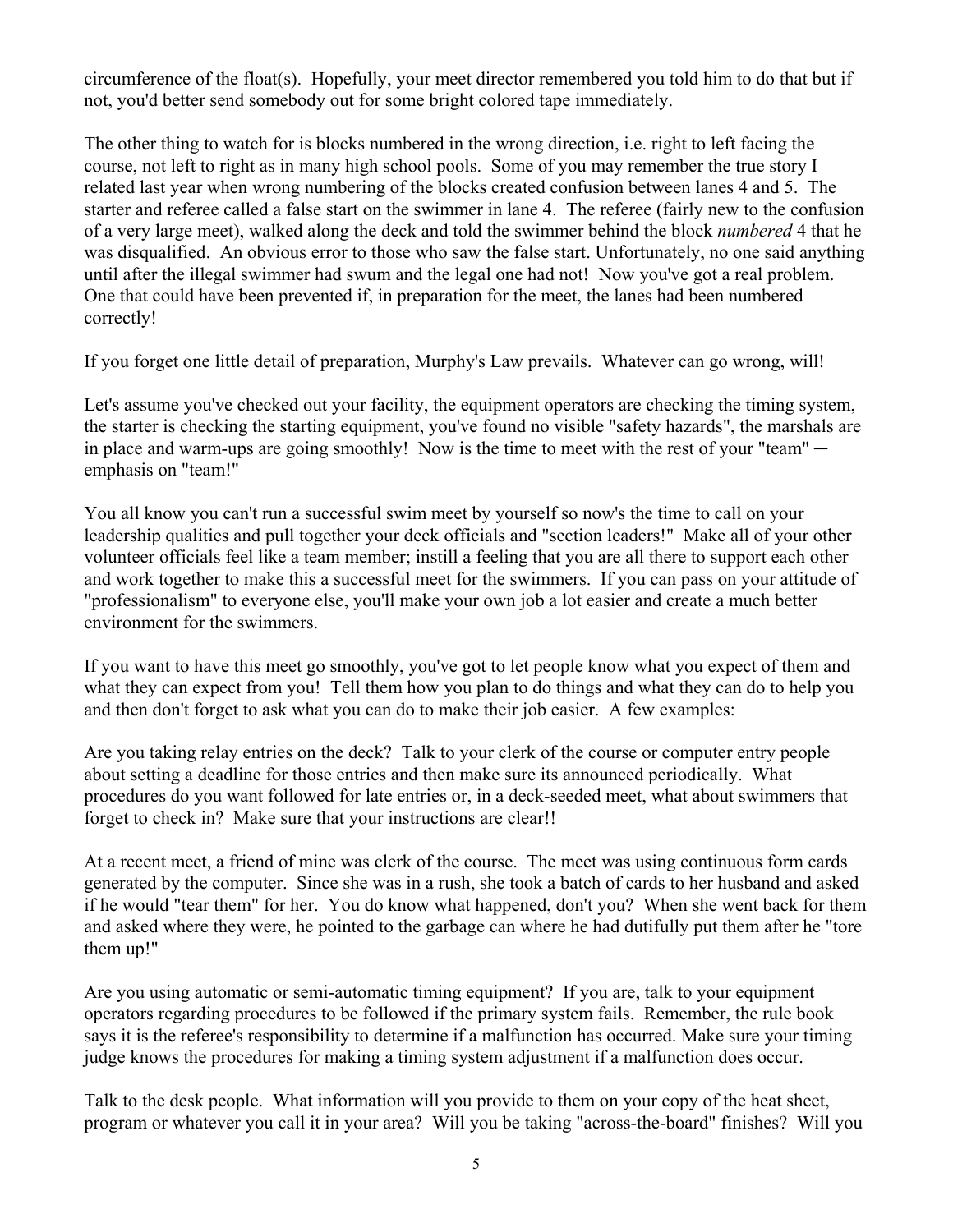be noting disqualifications? I always emphasize that if I have not signed a DQ slip, I want it brought back out to me for review.

It's always a good idea to tell your timing judge and timing equipment operators to let you know immediately if there is a pattern of inaccurate timing in any lane. At a meet last year (the same one with the clerk of course errors), we had a three-button semi-automatic timing system. One of the button pushers in each lane also operated the back-up watch. Teams had been assigned to staff certain lanes so there was a continual rotation of new people into each lane. The second day of the meet, we suddenly noticed one lane where the watch time and one button was consistently nearly a full second faster than the others. We finally asked the head timer to investigate. It seemed the timer pushing the button and watch was brand new and thought that whenever the swimmer entered the area with the solid-colored red floats on the lane lines, you could stop your watch and push the button! Honest!! I guarantee all the stories I tell you are absolutely true! Well, needless to say we held a quick "retraining" session with that timer!

Those are just a few examples of why you want to maintain a constant rapport and communication with those overseeing various parts of the meet! When you meet with your team members, draw a clear line between the decisions you will expect them to make on their own and those that you want referred to you. In general, any matter within their jurisdiction that is clearly covered by the rules would be their decision, anything requiring judgments and decisions outside of their jurisdiction or that might set a precedent should be referred to you.

I can't emphasize enough the part about setting a precedent. Remember, the decisions you make on the first day of the meet establish a precedent for the rest of the meet. Swimmers are entitled to know that what you do for one swimmer you will, under the same circumstances, do for any other swimmer. Make those first decisions carefully! For the same reason, you will want your officials to keep you informed of the decisions they make so you can be sure the rules are being equitably and consistently applied to all swimmers. This is also the best argument I can think of for having the same head referee for the entire meet if at all possible. If you find you do have to change referees between sessions or days of a meet, make sure that any precedents that are set are passed on from one to the other so decisions are made in a consistent manner. Remember, too, that the decisions you make may also affect more than just your meet. Haven't you ever had to turn down a swimmer's request, only to hear "but they let me do it last week!" The very thing we're trying to avoid, treating swimmers differently from meet to meet.

One of your most important meetings before the meet starts will be with the stroke  $\&$  turn judges. Make sure they are up-to-date on all the rules and that they are interpreting them the same. If there is something you've been having trouble with in your area, like disqualifications for flotation on the backstroke turn, set some guidelines, some reference points for them to follow. You'd be amazed at how much a few well-chosen words at the beginning of the meet can help consistency.

Remind your stroke  $&$  turns to be especially sensitive when informing an 8  $&$  under of a DQ. I had a complaint just last week from a coach regarding a stroke  $\&$  turn who was extremely harsh when talking to the swimmers.

Remember, it is also the referee's responsibility to define the jurisdiction of the stroke  $&$  turns. If you're lucky enough to have one, you can turn this meeting over to your head stroke  $\&$  turn or chief judge, but most of the time it will be your responsibility.

Before you actually start the meet, there is one more group that you want to make part of your team  $$ the coaches! Too often, there tends to be a "we vs. they" attitude between coaches and officials. There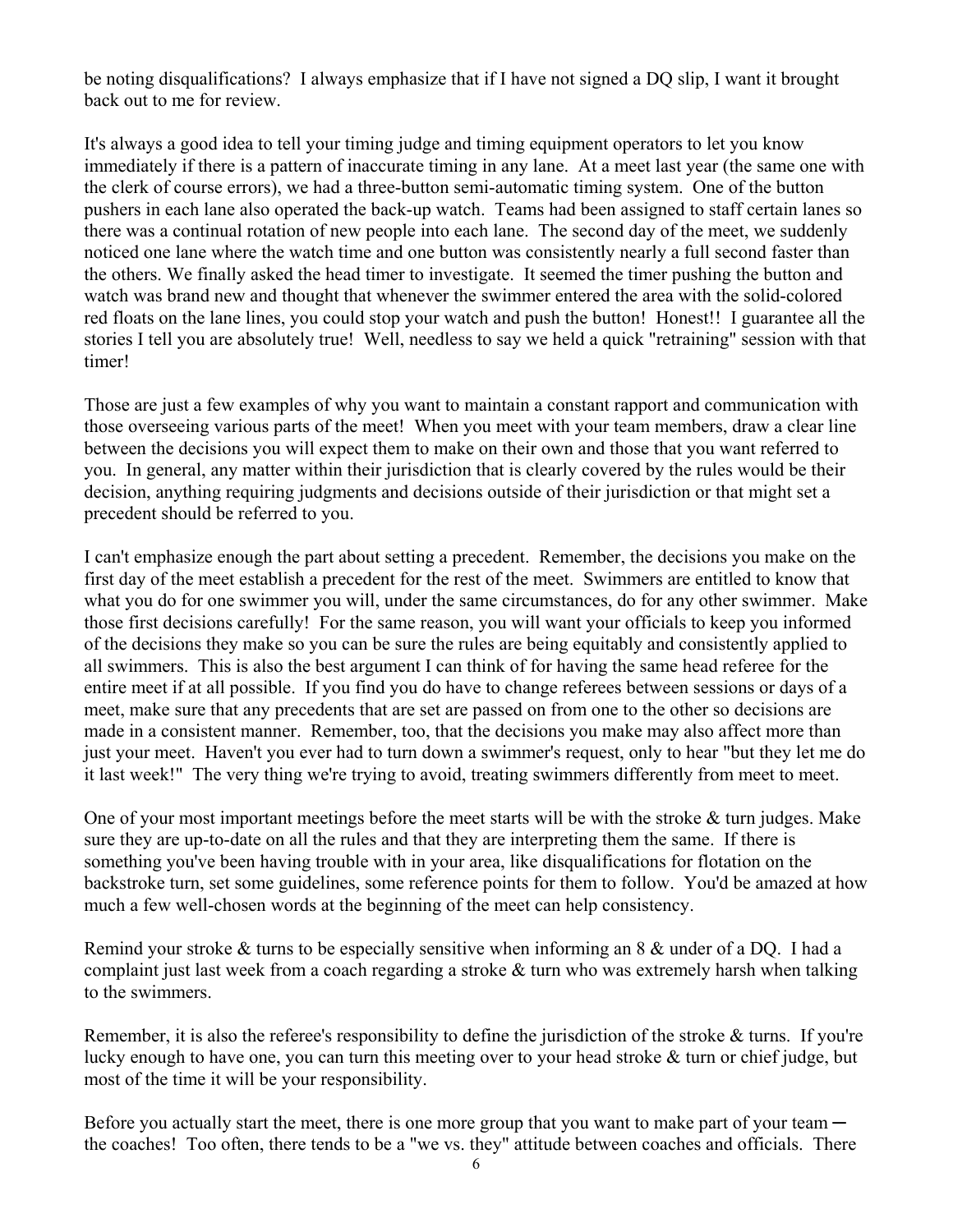shouldn't be. We are all at a swim meet for the same reason. To see that the swimmers compete under the best and most equitable conditions we can provide! The best way to make them a part of your team is to have a coaches' meeting at the beginning of the meet and inform them of any conditions that will affect their swimmers

What's the timeline for the meet? Will you post it? Is it just an estimate or will you make sure events don't start before the posted time? Which end of the pool will the 25-yard events start from? Will you call for swimmers that don't appear at the blocks? Will there be a lunch break?

Are there any changes in starting or DQ procedures? Remember that coaches don't like surprises!

Something else I've just started recently during the coaches meeting at "novice" and other beginning age-group meets. I've asked the coaches to acquaint themselves with the referee or referees who will be on deck and point them out to their swimmers. How many times have beginning swimmers become confused and not known who to turn to on the deck because their card wasn't there, they forgot what lane they were in, or someone else got on the blocks when they thought they were supposed to swim! I have asked them to please tell their swimmers, "If anything unusual happens, immediately tell the referee. He (or she) can tell you what lane you're in, make sure the right person is in the lane, or even hold up a heat until you put on your suit (if you forgot it!) or change your suit if the one you had on suddenly ripped clear up the back!" We all know those things happen. How many of you have held up a meet to check pads, connections, etc., just to allow a swimmer time to correct or recuperate from some sudden catastrophe!

Another thing you may not have thought of. If you've defined some stroke guidelines for your stroke  $\&$ turns, don't be afraid to also tell the coaches what you will be looking for.

I believe it is absolutely essential that coaches and officials communicate on stroke interpretations. After all, the coaches are the ones who teach the swimmers HOW to do the strokes. Officials, in turn, judge whether they are done legally. It seems only logical that coaches and officials should know each other's viewpoint. You can save a lot of protests that way and if you can establish a rapport with the coaches before the meet starts, you'll have taken a giant step toward making sure everything goes smoothly.

Okay, warm-ups are over and the pool has been cleared, you have met with everyone involved with running the meet and you're just five minutes from the starting time. Your timers are all in place? If you're like most of us and sometimes have trouble getting enough timers, this is a good time to play the national anthem anyway and run a time check that involves sounding the starting signal. That brings in the parents who have been hiding out in their cars until the last minute so you wouldn't ask them to time!

Now, we're ready and you proceed to put the first heat on the blocks. How? I hope you also remembered to talk to your starter about the procedure you were going to use. The relationship between the starter and referee is one of the most important at a swim meet. It must be a true partnership with each acting as the "eyes and ears" for the other.

In traveling to different areas of the country, I have found to my surprise, that the procedure for putting the swimmers on the blocks and starting the race varies widely. For example, in some cases, the announcer asks the swimmers to step onto the blocks, in others the referee's whistle is used and, in still others, the referee asks them to step onto the blocks and then announces the distance and event before turning the swimmers over to the starter.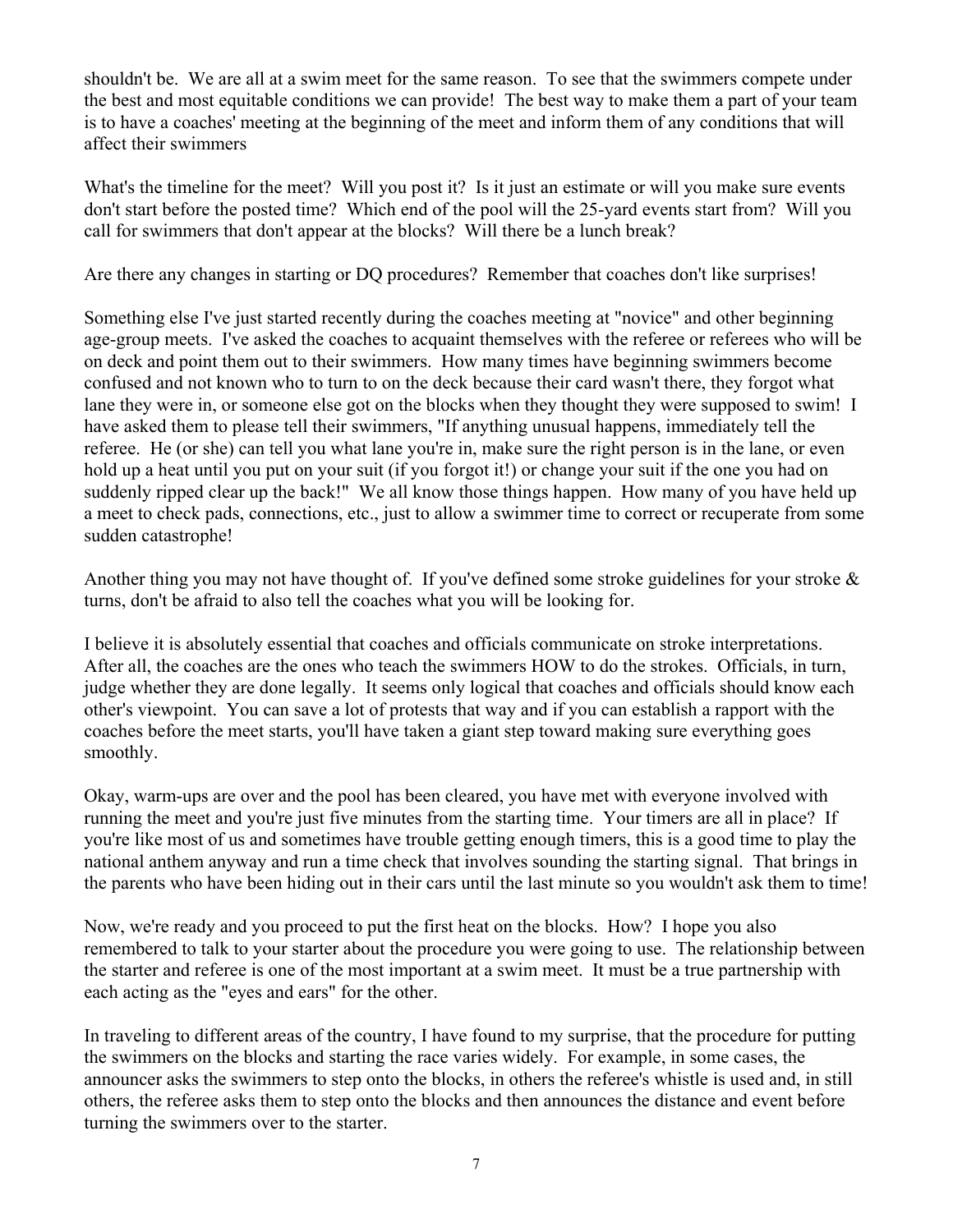The USA Swimming rules do say that the *starter*, on receiving clearance from the referee, directs the swimmers to step onto the blocks. The rules also provide that the *starter*, again upon receiving a signal from the referee, assumes control of the swimmers and notifies them of the distance and event. Within those parameters, you can adopt any procedure that is comfortable.

My own preference is the method currently being used at National Championships:

The referee checks to be sure the pool is clear and the swimmers in the next heat appear to be ready; the starter then verbally asks the swimmers to "step up." When the swimmers are on the blocks, both the referee and starter can check to be sure they are all there. Two sets of eyes are always better than one! If someone is missing, use whatever procedure you told the coaches you would use. At local meets, the starter often calls the name of a missing swimmer. At National Championships, no such call is made but then those swimmers are a little more experienced than the  $8 \&$  under who is attending his first swim meet! After all the swimmers are ready, the referee blows the whistle and the starter begins his commands.

But that's enough about starting. Jeannine will cover that much better than I can later  $-$  let's get the swimmers in the water and proceed with the meet.

Remember the meet I had last year with the clerk of course errors and the brand new timer? Well, at that same meet, we were at this point when I suddenly realized that the computer operator had forgotten to "reseed" the event after having scratched the swimmers who weren't there! We were handed a very odd looking heat sheet that showed 6 swimmers in the first heat and 2 in the fastest heat! We did a quick reseed on the deck and only lost a couple of minutes! But, it sure proved that the referee also has to know the clerk of the course's job!

Okay, we're ready to start the heat. This is the time to be especially alert! Watch the start and be sure that nothing distracts you. One of life's most embarrassing moments, and a real potential problem, is when the starter has given his commands and is ready to start. Someone taps you on the shoulder (probably the clerk of the course!) and you turn around momentarily, the starting signal goes off, everyone in the stands groans. There has been a flagrant false start, the starter can't call it without your concurrence and you didn't see it! Don't let that happen to you!

Watch and listen at and after the start! More problems seem to occur at the start of a race than at any other time. The most common interference *before* the start is from someone using a flash in the stands. The best time to make an announcement asking people not to use a flash at the start is before it causes a false start, not after. Every referee cringes when he has just disqualified a swimmer for a false start and the announcer decides that this is the best time to make his announcement regarding camera flashes! Whether it had anything to do with the start or not, you can be sure you're going to have a coach down on the deck saying it did!

Same meet, next event (another true story). The clerk came running up to tell me that they had scratched a swimmer in error so you suddenly have a 7-swimmer heat in a 6-lane pool. If you're lucky, the clerk will also have mistakenly seeded in a swimmer who is not there so you can just substitute your 7th swimmer. But chances are you'll again have to do some shuffling, no problem  $-$  right? You know how to seed so you calmly ask the swimmers in Lanes 1 and 6 to swim in newly created Heat 1A with your left-out swimmer and everybody's happy again.

But, don't you think it may be time to talk to the clerk of the course? Remember your leadership role. This is not the time to yell, scream, rant and rave and generally read the clerk the "riot act." You may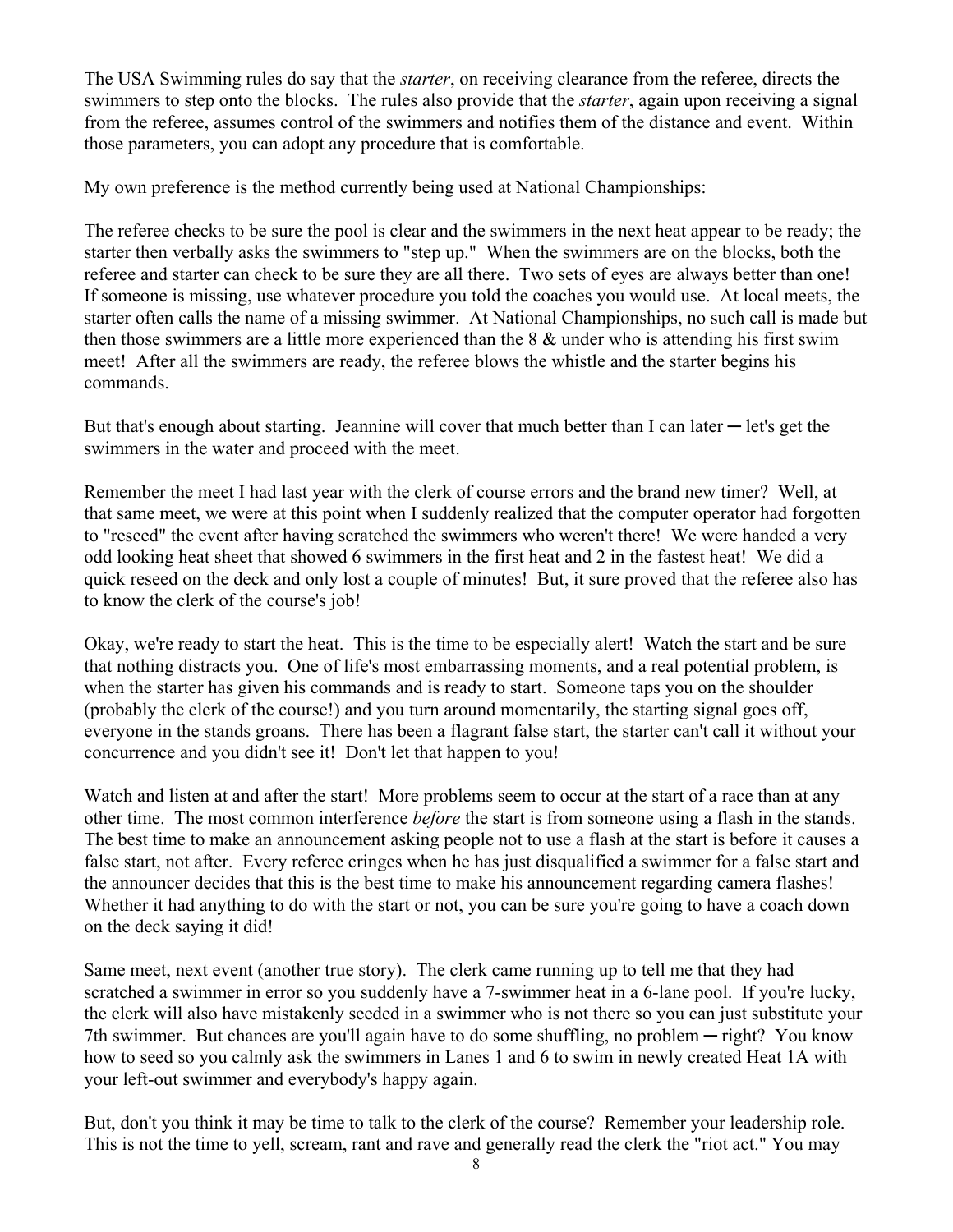suddenly find yourself *without* a clerk of the course. This is the time, instead, to say "What can we do to keep these errors from happening again?" From your own experience, you'll probably be able to deduce why the mistakes were made and suggest some safeguards to prevent them.

Same meet, honest, but several events later. *Haven't you ever had one of those "nightmare" meets?* It is an 8  $\&$  under, 25 yard event. The off-duty starter is at the finish end, using the starting mike to alert the timers. He inadvertently activates the recall signal when the heat has about 10 yards to go. Some of the swimmers sort of look up to see what happened, but you know how hard it is to stop  $8 \&$  unders, they all finish the race. Unfortunately, half of the lane timers, having heard the recall, don't push their buttons or stop their watches. Others do, now what?

I can guarantee that by this time, at least 4 irate coaches have descended on the referee, ready to do battle! Don't hesitate. In your very calmest voice, have the announcer ask that all swimmers that were in that heat, and their coaches, meet you off the deck in a corner of the pool. Hopefully, you have another referee who can take over getting the next heat in the water while you resolve the issue. When everyone has assembled, tell them which lanes have valid times and which do not and, since you don't actually know how much each swimmer was affected, give them all the same opportunity. They may reswim the heat or retain the time they had in the original heat (if they had one). Make it clear that IF they reswim the heat, only the reswim time will count.

This gives each swimmer, and his coach, the chance to confer and make their own decision and you will have resolved the problem before it resulted in a protest.

The swimmers are finally off to a fair start but don't think it's time to relax. Watch the pool! During a race always be aware of what's going on in and around the pool. Are your stroke  $\&$  turn judges positioned correctly for the stroke being watched? Is anything unusual happening with one of the swimmers? (Have you ever come to the end of a race and realized you were missing a swimmer? Usually, it's because they decided to quit and climb out at the other end, but you sure feel foolish if you haven't seen it.) Watch to make sure the timers are alert and coming up to the finish at the right time. In a distance race, I always keep track of all the swimmers at each turn, then if the timers don't realize the swimmer is finishing, I can have the starter alert them in time. We just did a Master's National meet last week and when you have swimmers ranging from 50 to 90 in a heat of 1650's, you know how important it is to know what lap each of them is on!

While watching the pool, remember that if you decide to call an infraction that you personally observe, you have to raise your hand too! Which brings us to a rather "ticklish" question — under what conditions would you, as the referee, call a stroke or turn infraction?

In answer to that question, I can only give you my philosophy: Assuming that the deck was uniformly covered by stroke  $\&$  turn judges of equal competence, I, as the referee, would only call flagrant violations that were missed by the stroke or turn judge. The type that can be seen from anywhere around the pool in any lane, like the swimmer who starts freestyle in a butterfly or breaststroke event or the I.M.'er who does the strokes in the wrong order. The rule book tells us that "The referee shall insure that all swimmers shall have fair, equitable, and uniform conditions of judging" (102.15.5 Jurisdiction of Stroke and Turn Judges). If, as referee, I called EVERY infraction that I saw right under my nose in the lanes next to me, I would be subjecting those lanes to double the stroke  $\&$  turn coverage that the other side of the pool had, certainly not a fair or *uniform* condition of judging.

To maintain that "fair and uniform" judging, OBSERVE THE WAY YOUR DECK OFFICIALS ARE DOING THEIR JOB! Are they competent and conscientious? Could you wholeheartedly vouch for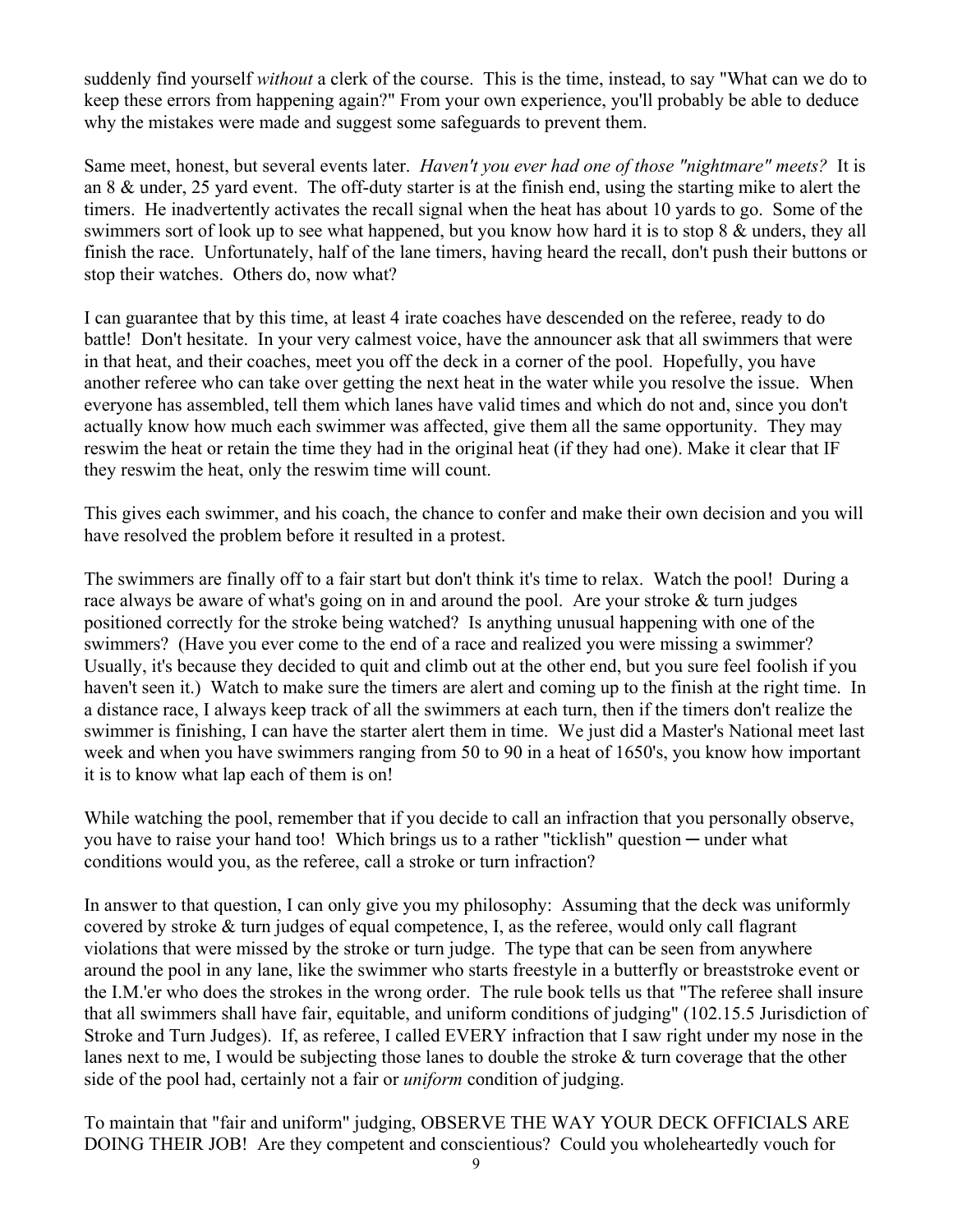their actions and decisions, you may be asked to! If you could not, don't hesitate to tactfully and patiently offer constructive criticism and instruction. BUT, if the official is still not doing an adequate job, he must be replaced! If your only choice is between "bruising someone's ego" or allowing an incompetent official to remain on the deck, your decision must be based an what's best for the competitors.

Another ticklish question  $-$  if you find one judge is writing all or nearly all of the disqualifications, watch the pool and find out why. If you think the calls being made are incorrect (maybe this judge wasn't at the backstroke briefing!), you must over-rule them and re-instruct or remove the official. BUT, as is more likely, if you find this is actually your most competent judge and the other judges are NOT calling some of the infractions they should be, you have a more difficult situation.

Do you have enough people to replace the other stroke  $&$  turns? Can you rearrange your assignments to put someone of equal ability on the other half of the pool to "balance the deck?" If you can't, you may have to replace that one really competent judge and have him or her work with each of the other judges in turn to raise their level of competence. "Balancing the deck" can be one of your most difficult problems as a referee, particularly if you are short of officials. Whatever your solution to this problem, if it provides "fair, equitable and uniform conditions of judging," it will probably be right.

By the way, that brings me to another difference that I have found in various parts of the country. Some areas do not give the DQ slips to the referee before they go into the desk and other areas do not use DQ slips at all. Sections 102.15.3 and .4 do require that stroke or turn judges "shall report any violations to the referee on signed slips detailing the event, the heat number, the lane number, the swimmer's name and the infraction." If, as the referee, you do not see each disqualification, how are you going to know if your deck is balanced and if the stroke  $\&$  turn judges are doing their job properly? (I once got a slip from what I thought was an experienced stroke  $&$  turn who disqualified a swimmer because he started out breaststroke in a freestyle event and then switched to freestyle!) For the swimmers' sakes, review all DQ's before confirming them.

Everything seems to be going fine. You're running a 10  $\&$  under event when suddenly, and this has probably happened to you too, a cute little 5-year old pops up at your elbow and says "somebody just swam in my lane!" Oops! Well, at least her coach must have told her who to talk to! You quickly have your announcer ask that the "swimmer who just swam in Heat 2, Lane 5, please report to the referee." The swimmer appears. This one is a 10-year old who was supposed to have swum in Heat 7 (unfortunately the clerk of course's 7 looked like a 2!). Do you subject the 5-year old to swimming in Heat 7 with the fastest 10-year olds? Do you disqualify the swimmer who swam in Heat 2 by mistake? I hope you know the answer to both of those questions is  $-$  No! In the case of the 5-year old, you'll again pull the swimmers from Lanes 1 and 6 (or 1 and 8 in an 8-lane pool) in Heat 3 and create a Heat 2A so she can swim with her peers. The 10-year old is not disqualified because rule book Section  $102.16.3B(1)$  says that it is the head lane timer's responsibility to determine "that the swimmer is in the correct lane, heat and event."

At this point, the announcer reminds the coaches that their relay cards are due in 15 minutes. Very often, this is when a coach comes up and says, "I only have three 11-12 boys, but I have a good 10-year old, he can 'swim up' in age in a relay, can't he?" The answer again is  $-$  No. Rule book Section 205.2.4 (I told you to read Section 2) says, "Participants must swim in their respective age brackets." If the event had originally been scheduled as a 12  $\&$  under relay, the 10-year old would have been eligible.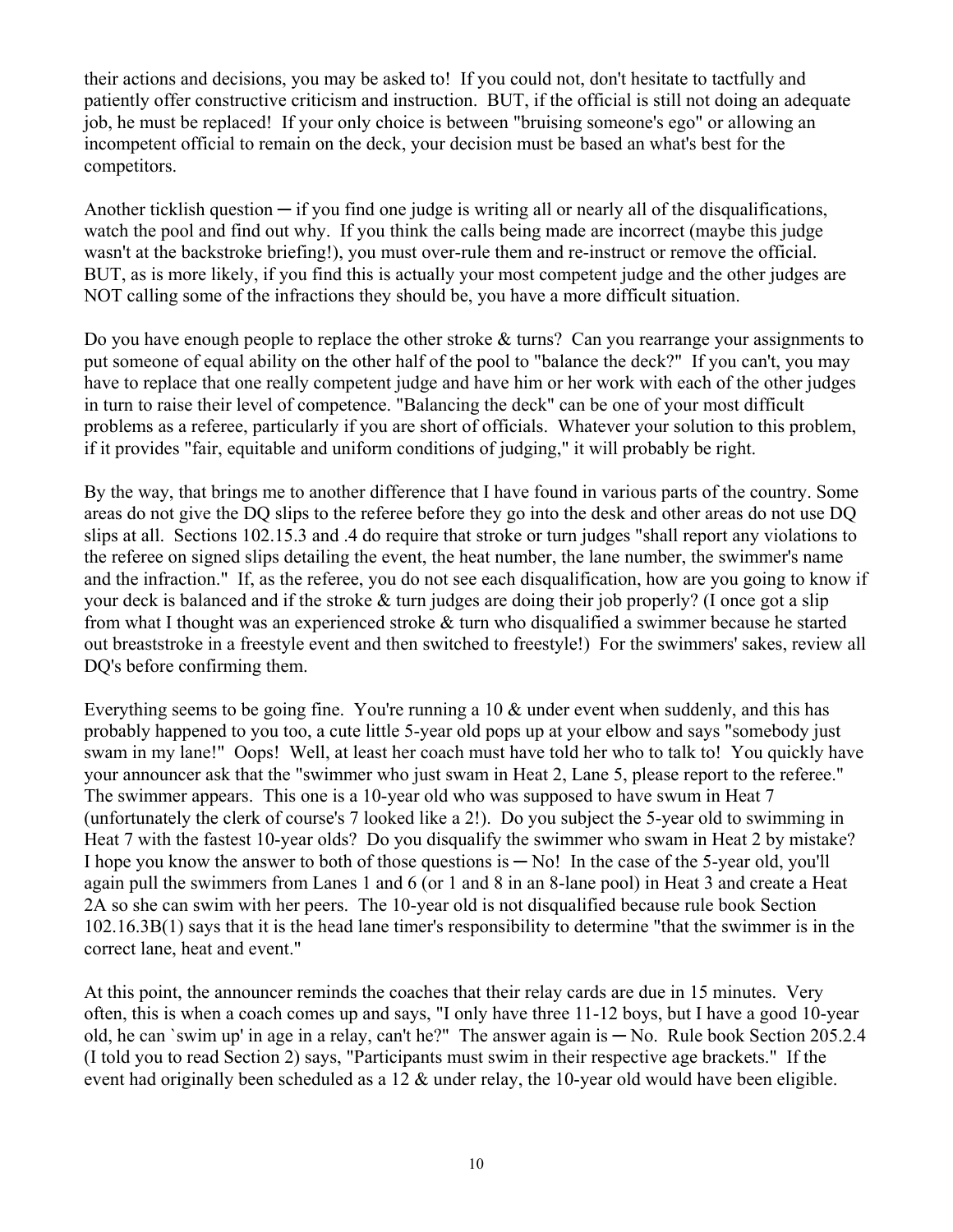Most of the time, if you've done all the things we've talked about, you won't have any protests or arguments. BUT, remember Murphy's Law chances are you will at some time have to handle a protest, verbal or written.

Protests will usually start with a coach charging down the deck vehemently protesting some disqualification or you could be faced with an emotional and often tearful appeal by a swimmer and parent against your decision or that of another official. Be careful!

Did you know that studies have shown that our opinion of a person is formed in the first 10 to 15 seconds and that opinion influences our subsequent actions or judgments! Keep an open mind. Just because the coach yelled at you, don't make a snap judgment against him. Remember, you're the judge, not an adversary! Judges listen carefully to both sides of an argument, consider those arguments within the framework of any laws (or rules) that apply and only then do they reach a decision.

With the tearful swimmer, your first instinct is to react sympathetically and benevolently but your decision here too must be based on what happened and the rules that apply. No matter how outlandish the argument seems.

Let's talk a little bit about the referee's authority and responsibility for handling protests:

The irate coach complaining about a disqualification is the most common type of protest. Section 102.11.1 in the USA-S rule book says:

"Protests against the judgment decisions of starters, stroke, turn, place and relay take-off judges can only be considered by the referee and the referee's decision shall be final."

This is one reason I am not in favor of referees acting in the dual capacity of a stroke and turn judge at a meet. The referee's integrity as an appeals judge, not a participant, in stroke and turn judgment calls should be protected.

How about our coach who is protesting a stroke  $&$  turn call. How should that be handled? Off the deck with courtesy, patience and common sense. If the coach is really upset, allow him to calm down first. You can do this a couple of ways:

- (1) Let him talk, while you listen. Often this is all that is needed and you will find you can then discuss the matter calmly;
- $(2)$  If that doesn't work, take him for a walk, still listening. (Assuming you have that second referee around to keep the meet going while you do this.);
- (3) If that doesn't work either, after hearing his arguments, tell him you will be glad to look into it and report back to him. This gives the coach a "cooling-off" period, and at the same time allows you time to consider the protest and check out the facts.

You'll notice that all three of those steps have one thing in common — listening. Think about your own feelings in a similar situation you're never quite as mad at the person who turns you down if you know they have seriously considered your opinions. Extend the same courtesy to protesters at a swim meet.

Now, let's get back to our protest. Do you have the authority to over-rule a judgment call? Yes. The referee always has the power to overrule an official on any infraction he personally observes (102.13.1).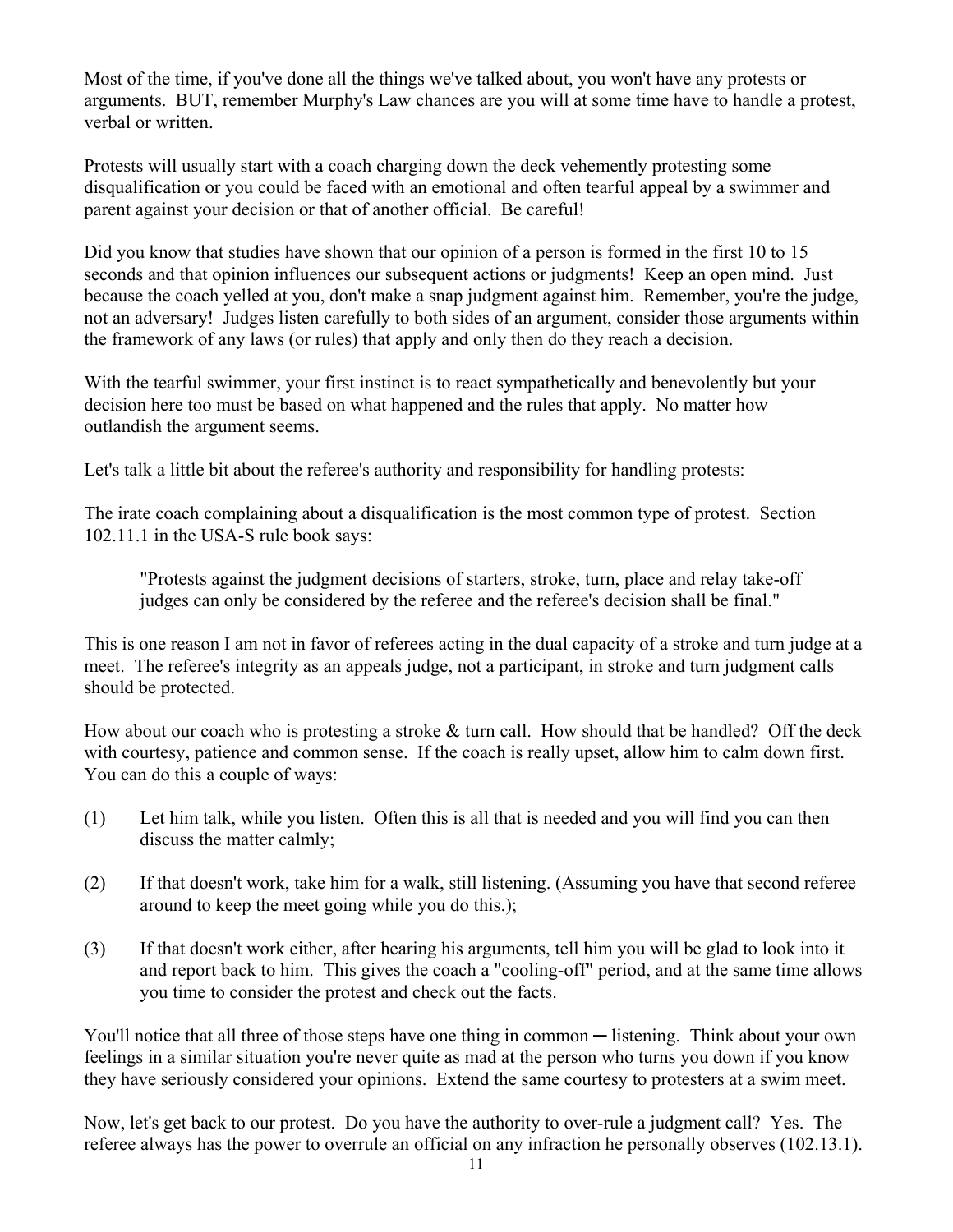If you didn't see the infraction, you should thoroughly investigate the disqualification and, only if a rule was incorrectly applied or it appears that a mistake was made, should you overrule it. How about videos? These days nearly every protest includes the statement "but I have a video that shows he didn't do it!" No video has any official standing at a USA Swimming meet!

One final admonition. Don't be trapped into upholding a decision only because your ego is on the line and you don't want to admit a mistake may have been made. You are not the most important person at a swim meet, neither are the coaches, the parents or the stroke  $&$  turn judges. The most important persons at a swim meet are the swimmers. ALL of them and decisions should always be made in the context of providing "fair and equitable conditions of competition" for them!

When you have made your decision regarding the protest, inform the coach. This is where your knowledge, experience and attitude all come together. Knowledge and experience give you the basis for making your judgment. Attitude allows you to render that judgment without making everybody angrier than they were to begin with!

Handling the protests and problems that arise at a swim meet can be a lonely process for the referee who has only his own knowledge and experience to rely on. If you have a really difficult problem or one where you need additional information, don't forget to use all of the resources you have at a meet.

For instance, what if the weather conditions at the meet become really bad  $-$  lightning, strong winds, or other conditions that could make it unsafe to continue. Section 102.8.4 B of the rule book allows the referee, in his sole discretion, to suspend a meet until conditions warrant continuance. It also says "the referee may cancel the meet or event, or postpone it to a future date or time, with the approval of the meet committee". Did you know that there is no definition for the "meet committee" in the blue pages of the rule book? I think that's a very fortunate oversight. This way, the referee can decide who the "meet committee" should be for any particular problem; selecting those people with the most expertise in the matter to be considered. In the case of canceling or postponing a meet, you would probably want to include representatives of the host club and those coaches who have swimmers entered in the meet. When people are allowed to participate in a decision, they are much less likely to protest it.

How about eligibility rules and protests. At a local meet, protests against the eligibility of a swimmer to compete would be handled under rule 102.11.2 under which that ambiguous "meet jury" decides whether the swimmer may compete under protest. National Championship rules provide for an Eligibility Jury (207.7.7) to whom protests may be submitted, accompanied by a \$50 fee. The fee is returned if the protest is upheld.

Protests arising from the competition itself are covered under Section 102.11.4. These must be made

within 30 minutes of the race and the rule says "if the protest is not resolved immediately, the protester shall at that time file a written protest with the chairman of the LSC, or his/her representative, having jurisdiction over the event." Now that rule doesn't tell you the best way to "resolve the protest" immediately" so the referee, who can decide any issue not covered by the rules, can either handle the matter himself or borrow another committee from the National Championship rules, the Technical Jury. This can be an invaluable tool, if there is no clear cut rule which applies to the protest. If you feel the problem requires more than one point of view and a consensus of opinions, convene a Technical Jury  $(207.7.8)$ . Select at least one coach, one athlete and up to three other people (I personally prefer two coaches, one athlete, and two officials). Of course, be sure to pick people who have no stake in the matter and, if you can, people whom the protesting party respects. Let the jury consider all the circumstances and reach a decision. Usually the protester will accept the decision since you've given